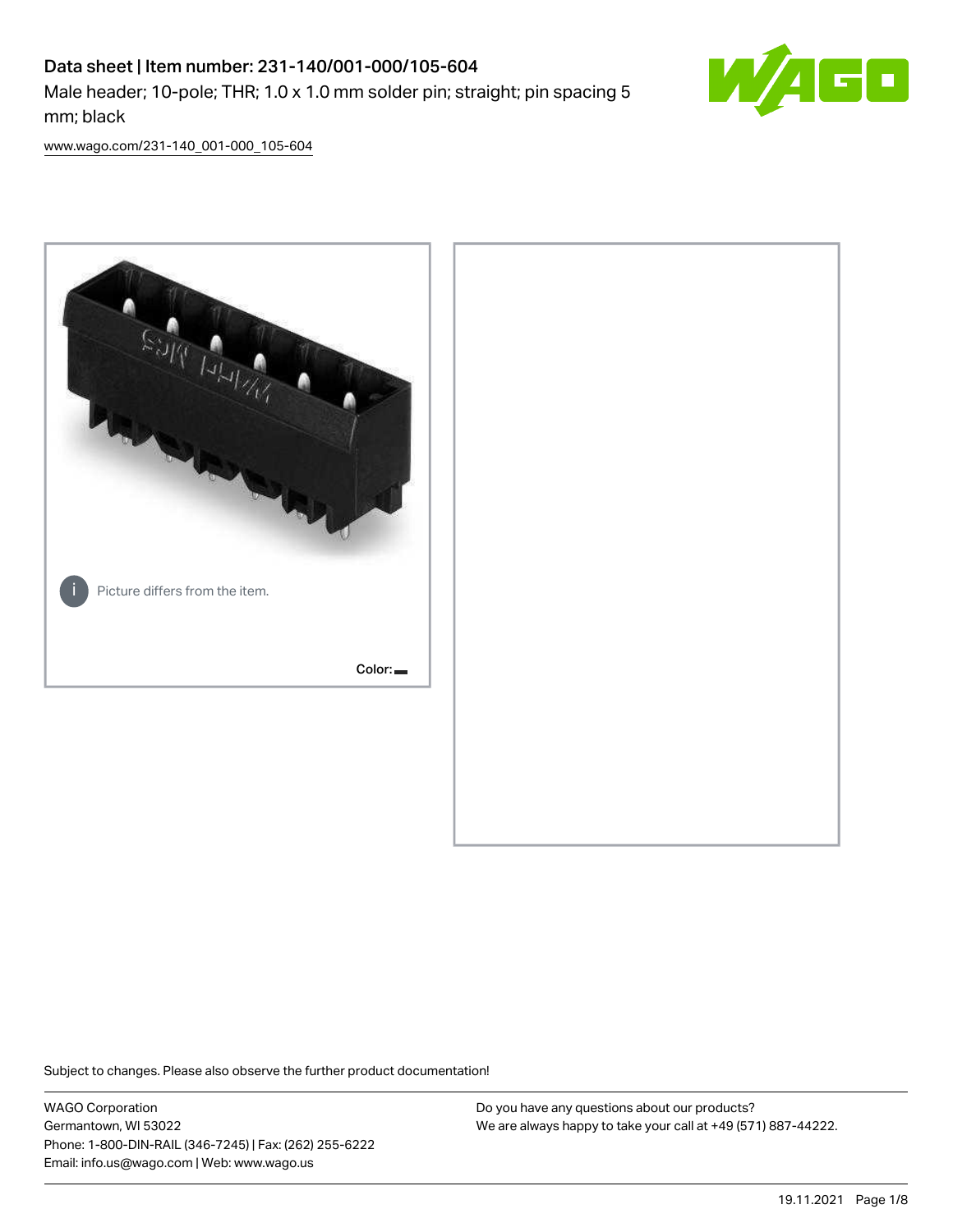

Dimensions in mm

 $L =$  (pole no.  $-1$ ) x pin spacing  $+8.2$  mm

#### Item description

- **THR** male headers for reflow soldering in SMT applications
- $\blacksquare$ Available in tape-and-reel packaging for automated pick-and-place PCB assembly
- $\blacksquare$ Also available in bulk packaging for manual placement
- $\blacksquare$ Male headers may be mounted horizontally or vertically
- **With coding fingers**

Subject to changes. Please also observe the further product documentation!

WAGO Corporation Germantown, WI 53022 Phone: 1-800-DIN-RAIL (346-7245) | Fax: (262) 255-6222 Email: info.us@wago.com | Web: www.wago.us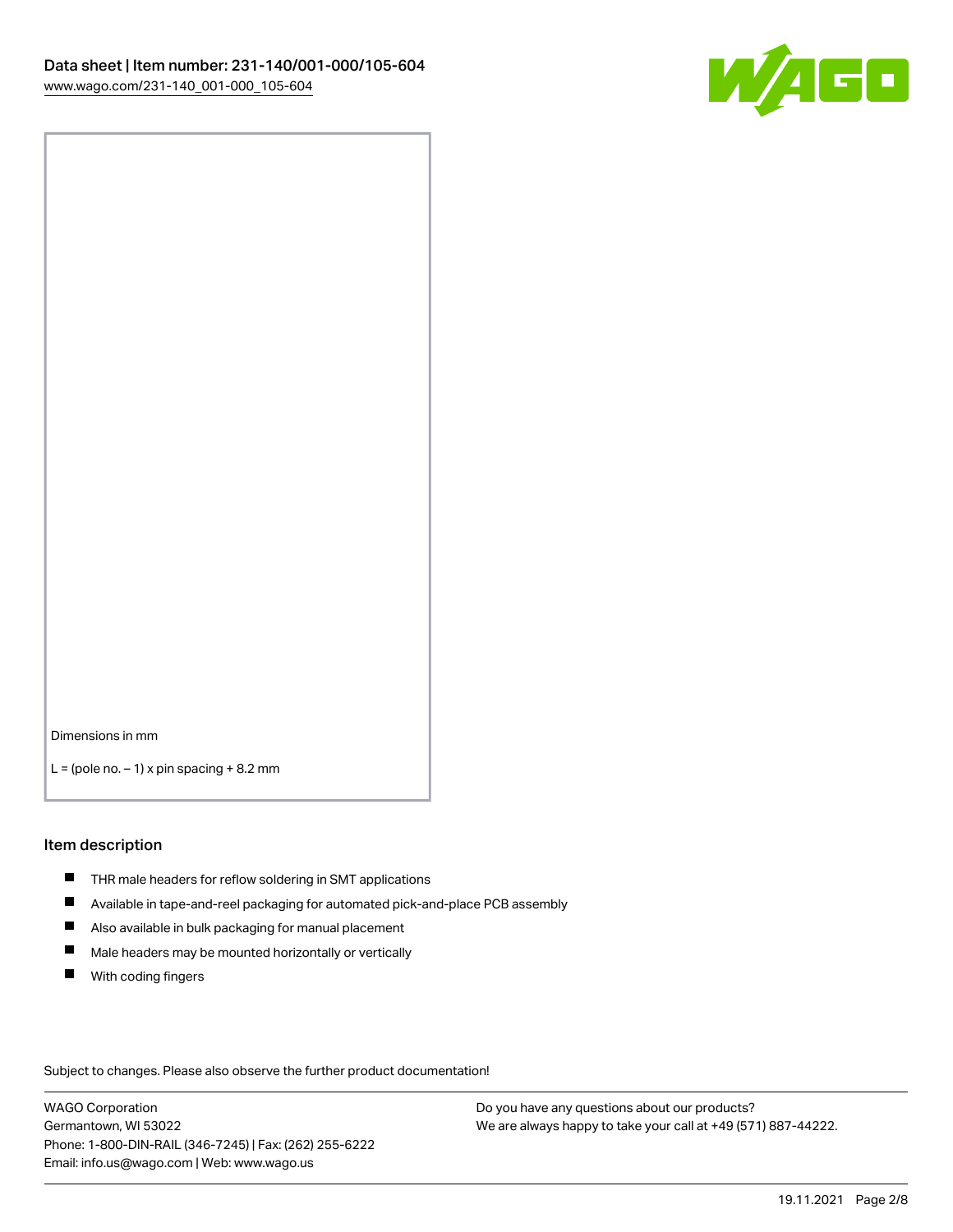

## Data Notes

| Safety information 1 | The MCS-MULTI CONNECTION SYSTEM includes connectors<br>without breaking capacity in accordance with DIN EN 61984. When<br>used as intended, these connectors must not be connected<br>/disconnected when live or under load. The circuit design should<br>ensure header pins, which can be touched, are not live when<br>unmated. |
|----------------------|-----------------------------------------------------------------------------------------------------------------------------------------------------------------------------------------------------------------------------------------------------------------------------------------------------------------------------------|
| Variants:            | Other pole numbers<br>Gold-plated or partially gold-plated contact surfaces<br>Other versions (or variants) can be requested from WAGO Sales or<br>configured at https://configurator.wago.com/                                                                                                                                   |

# Electrical data

### IEC Approvals

| Ratings per                 | IEC/EN 60664-1                                                       |
|-----------------------------|----------------------------------------------------------------------|
| Rated voltage (III / 3)     | 320 V                                                                |
| Rated surge voltage (III/3) | 4 <sub>kV</sub>                                                      |
| Rated voltage (III/2)       | 320 V                                                                |
| Rated surge voltage (III/2) | 4 <sub>kV</sub>                                                      |
| Nominal voltage (II/2)      | 630 V                                                                |
| Rated surge voltage (II/2)  | 4 <sub>kV</sub>                                                      |
| Rated current               | 12A                                                                  |
| Legend (ratings)            | (III / 2) $\triangleq$ Overvoltage category III / Pollution degree 2 |

# UL Approvals

| Approvals per                  | UL 1059 |
|--------------------------------|---------|
| Rated voltage UL (Use Group B) | 300 V   |
| Rated current UL (Use Group B) | 10 A    |
| Rated voltage UL (Use Group D) | 300 V   |
| Rated current UL (Use Group D) | 10 A    |

## Ratings per UL

| Rated voltage UL 1977 | 600 V |
|-----------------------|-------|
| Rated current UL 1977 | I U H |

| <b>WAGO Corporation</b>                                | Do you have any questions about our products?                 |
|--------------------------------------------------------|---------------------------------------------------------------|
| Germantown, WI 53022                                   | We are always happy to take your call at +49 (571) 887-44222. |
| Phone: 1-800-DIN-RAIL (346-7245)   Fax: (262) 255-6222 |                                                               |
| Email: info.us@wago.com   Web: www.wago.us             |                                                               |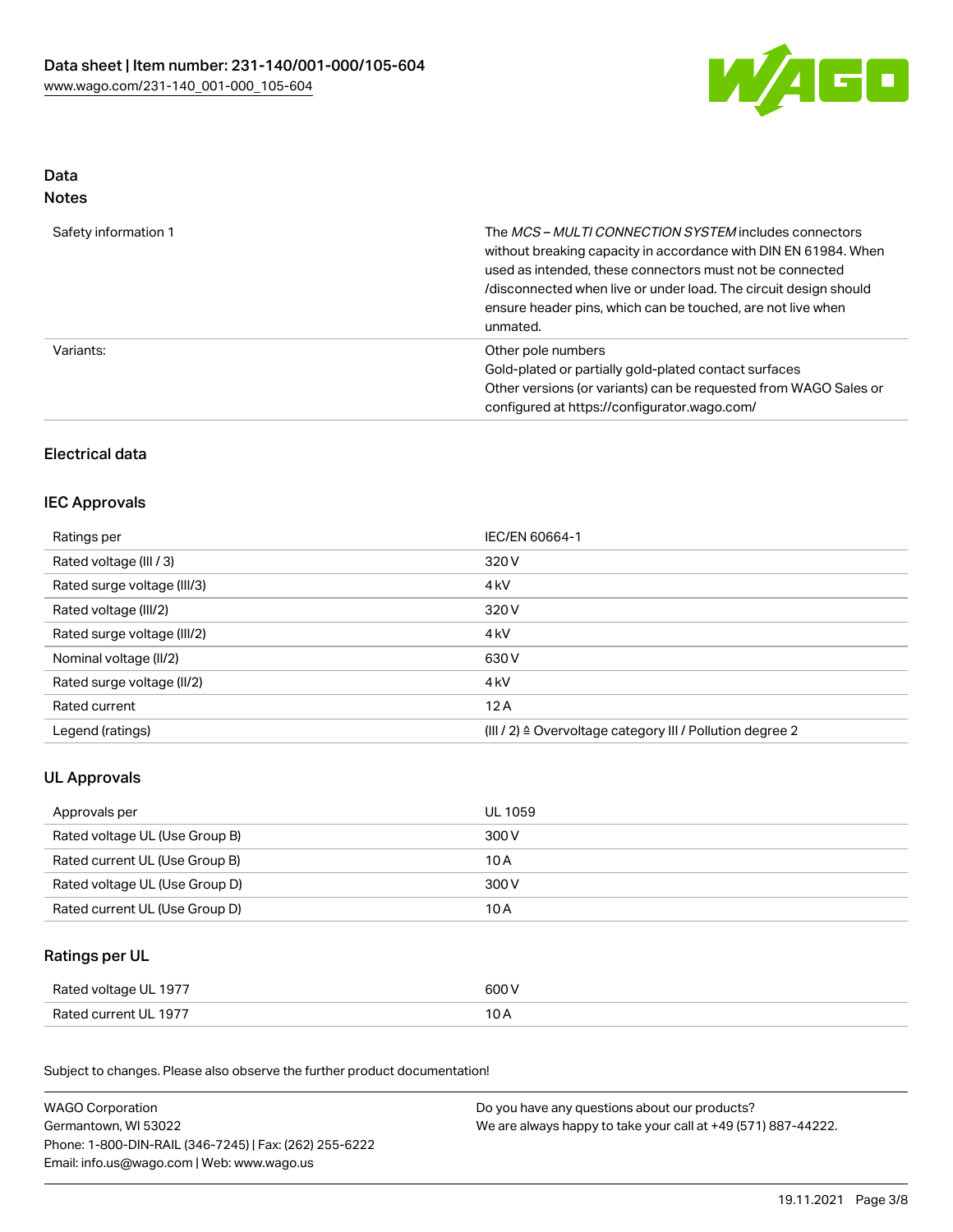

# CSA Approvals

| Approvals per                   | CSA   |
|---------------------------------|-------|
| Rated voltage CSA (Use Group B) | 300 V |
| Rated current CSA (Use Group B) | 10 A  |
| Rated voltage CSA (Use Group D) | 300 V |
| Rated current CSA (Use Group D) | 10 A  |

# Connection data

| Total number of potentials |  |
|----------------------------|--|
| Number of connection types |  |
| Number of levels           |  |

#### Connection 1

| Number of poles |  |
|-----------------|--|
|                 |  |

# Physical data

| Pin spacing                        | 5 mm / 0.197 inch    |
|------------------------------------|----------------------|
| Width                              | 53.2 mm / 2.094 inch |
| Height                             | 14.4 mm / 0.567 inch |
| Height from the surface            | 12 mm / 0.472 inch   |
| Depth                              | 8.4 mm / 0.331 inch  |
| Solder pin length                  | $2.4 \text{ mm}$     |
| Solder pin dimensions              | $1 \times 1$ mm      |
| Plated through-hole diameter (THR) | $1.4$ $(+0.1)$ mm    |

### Plug-in connection

| Contact type (pluggable connector) | Male connector/plug |
|------------------------------------|---------------------|
| Connector (connection type)        | for PCB             |
| Mismating protection               | No                  |
| Mating direction to the PCB        | $90^{\circ}$        |
| Locking of plug-in connection      | Without             |

# PCB contact

| <b>PCB Contact</b>     | THR                                      |
|------------------------|------------------------------------------|
| Solder pin arrangement | over the entire male connector (in-line) |

| <b>WAGO Corporation</b>                                | Do you have any questions about our products?                 |
|--------------------------------------------------------|---------------------------------------------------------------|
| Germantown, WI 53022                                   | We are always happy to take your call at +49 (571) 887-44222. |
| Phone: 1-800-DIN-RAIL (346-7245)   Fax: (262) 255-6222 |                                                               |
| Email: info.us@wago.com   Web: www.wago.us             |                                                               |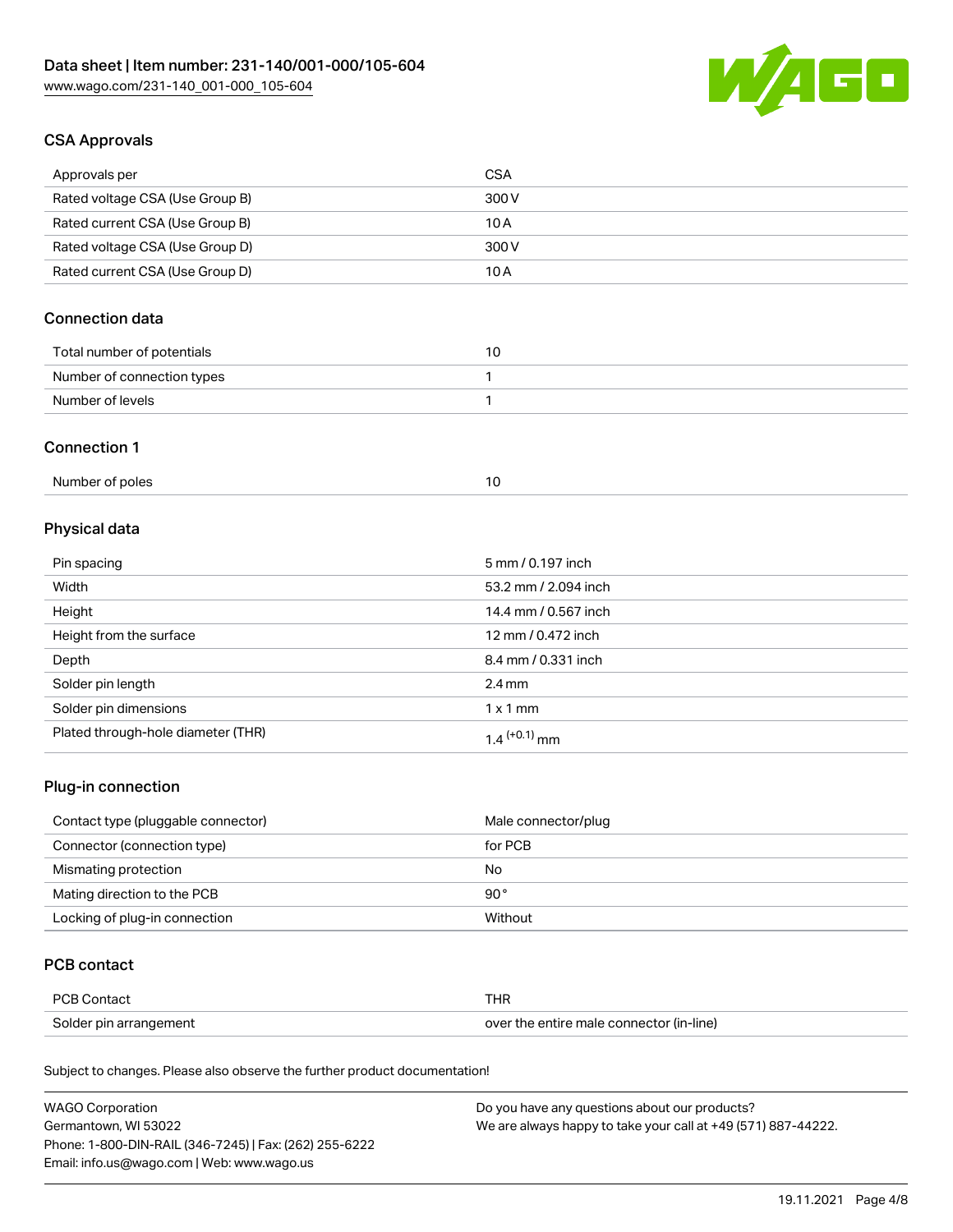

Number of solder pins per potential 1

#### Material data

| Color                       | black                                  |
|-----------------------------|----------------------------------------|
| Material group              |                                        |
| Insulation material         | Polyphthalamide (PPA GF)               |
| Flammability class per UL94 | V <sub>0</sub>                         |
| Contact material            | Electrolytic copper (E <sub>Cu</sub> ) |
| Contact plating             | tin-plated                             |
| Fire load                   | 0.071 MJ                               |
| Weight                      | 3.5g                                   |

### Environmental requirements

Limit temperature range  $-60... +100$  °C

#### Commercial data

| Product Group         | 3 (Multi Conn. System) |
|-----------------------|------------------------|
| PU (SPU)              | 100 Stück              |
| Packaging type<br>box |                        |
| Country of origin     | PL                     |
| <b>GTIN</b>           | 4044918847407          |
| Customs tariff number | 85366990990            |

### Approvals / Certificates

#### Country specific Approvals

| Logo | Approval                               | <b>Additional Approval Text</b> | Certificate<br>name |
|------|----------------------------------------|---------------------------------|---------------------|
|      | CВ<br><b>DEKRA Certification B.V.</b>  | IEC 61984                       | NL-39756            |
|      | <b>CSA</b><br>DEKRA Certification B.V. | C <sub>22.2</sub>               | LR 18677-<br>25     |

#### Ship Approvals

|      | ABS      |                                 | . Y     |
|------|----------|---------------------------------|---------|
| Logo | Approval | <b>Additional Approval Text</b> | name    |
|      |          |                                 | ficate. |

| WAGO Corporation                                       | Do you have any questions about our products?                 |
|--------------------------------------------------------|---------------------------------------------------------------|
| Germantown, WI 53022                                   | We are always happy to take your call at +49 (571) 887-44222. |
| Phone: 1-800-DIN-RAIL (346-7245)   Fax: (262) 255-6222 |                                                               |
| Email: info.us@wago.com   Web: www.wago.us             |                                                               |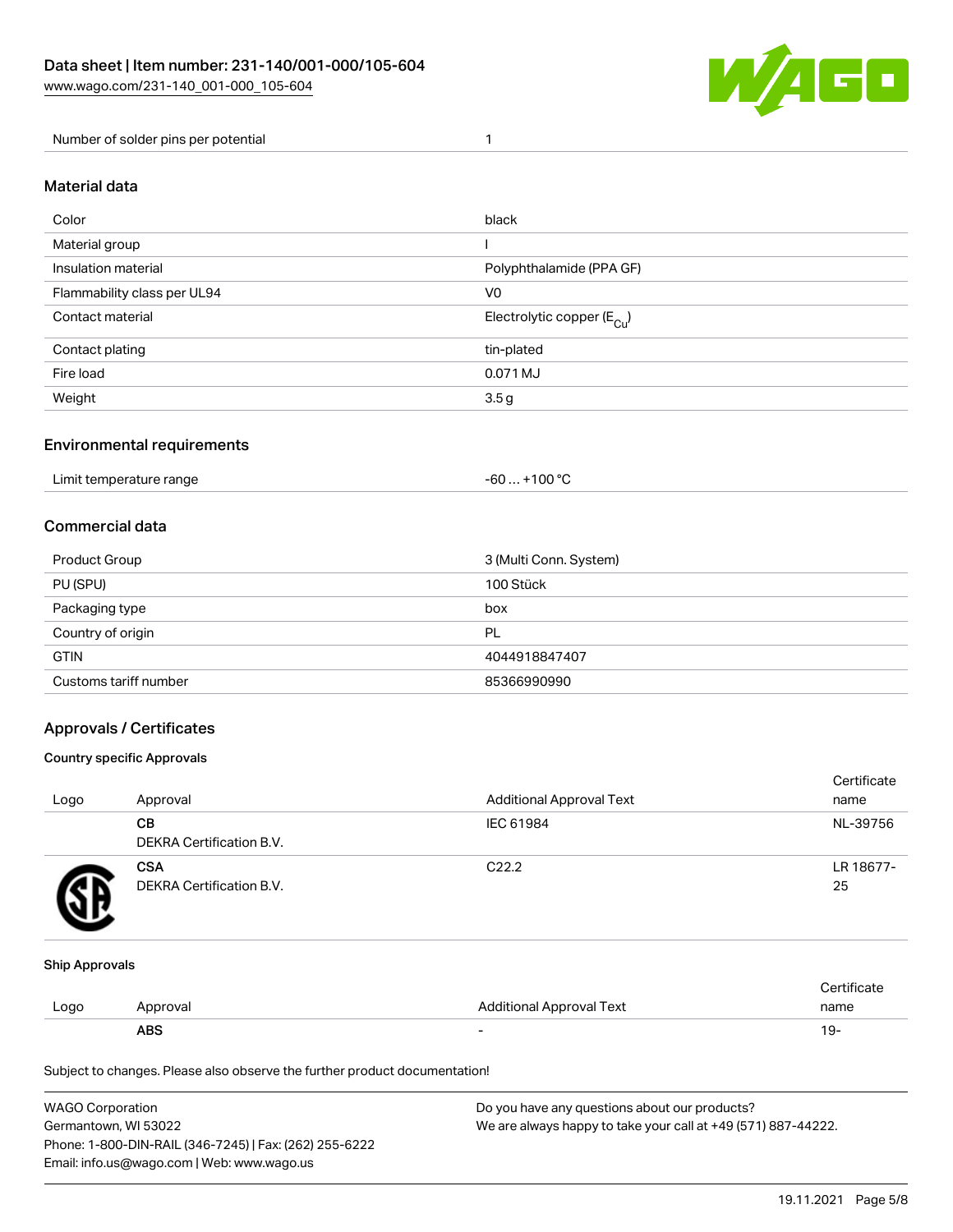

American Bureau of Shipping HG1869876-



PDA

| <b>UL-Approvals</b> |                                             |                                 |                     |
|---------------------|---------------------------------------------|---------------------------------|---------------------|
| Logo                | Approval                                    | <b>Additional Approval Text</b> | Certificate<br>name |
|                     | UL<br>Underwriters Laboratories Inc.        | <b>UL 1059</b>                  | E45172              |
|                     | <b>UR</b><br>Underwriters Laboratories Inc. | <b>UL 1977</b>                  | E45171              |
| Counterpart         |                                             |                                 |                     |

# $\mathbf C$

Item no.231-110/026-000 Female plug; 10-pole; 12 AWG max; pin spacing 5 mm; 1 conductor per pole; gray [www.wago.com/231-110/026-000](https://www.wago.com/231-110/026-000)

#### Optional accessories

| Coding             |                                                                  |                      |
|--------------------|------------------------------------------------------------------|----------------------|
| Intermediate plate |                                                                  |                      |
| $\sim$             | Item no.: 231-500<br>Spacer; for formation of groups; light gray | www.wago.com/231-500 |
| Coding             |                                                                  |                      |
| 40 6               | Item no.: 231-129<br>Coding key; snap-on type; light gray        | www.wago.com/231-129 |

## Downloads Documentation

| <b>Additional Information</b><br>Technical explanations | 2019 Apr 3 | pdf<br>2.0 MB   | Download |
|---------------------------------------------------------|------------|-----------------|----------|
| THR Soldering Process                                   |            | pdf<br>548.2 kB | Download |

| <b>WAGO Corporation</b>                                | Do you have any questions about our products?                 |
|--------------------------------------------------------|---------------------------------------------------------------|
| Germantown, WI 53022                                   | We are always happy to take your call at +49 (571) 887-44222. |
| Phone: 1-800-DIN-RAIL (346-7245)   Fax: (262) 255-6222 |                                                               |
| Email: info.us@wago.com   Web: www.wago.us             |                                                               |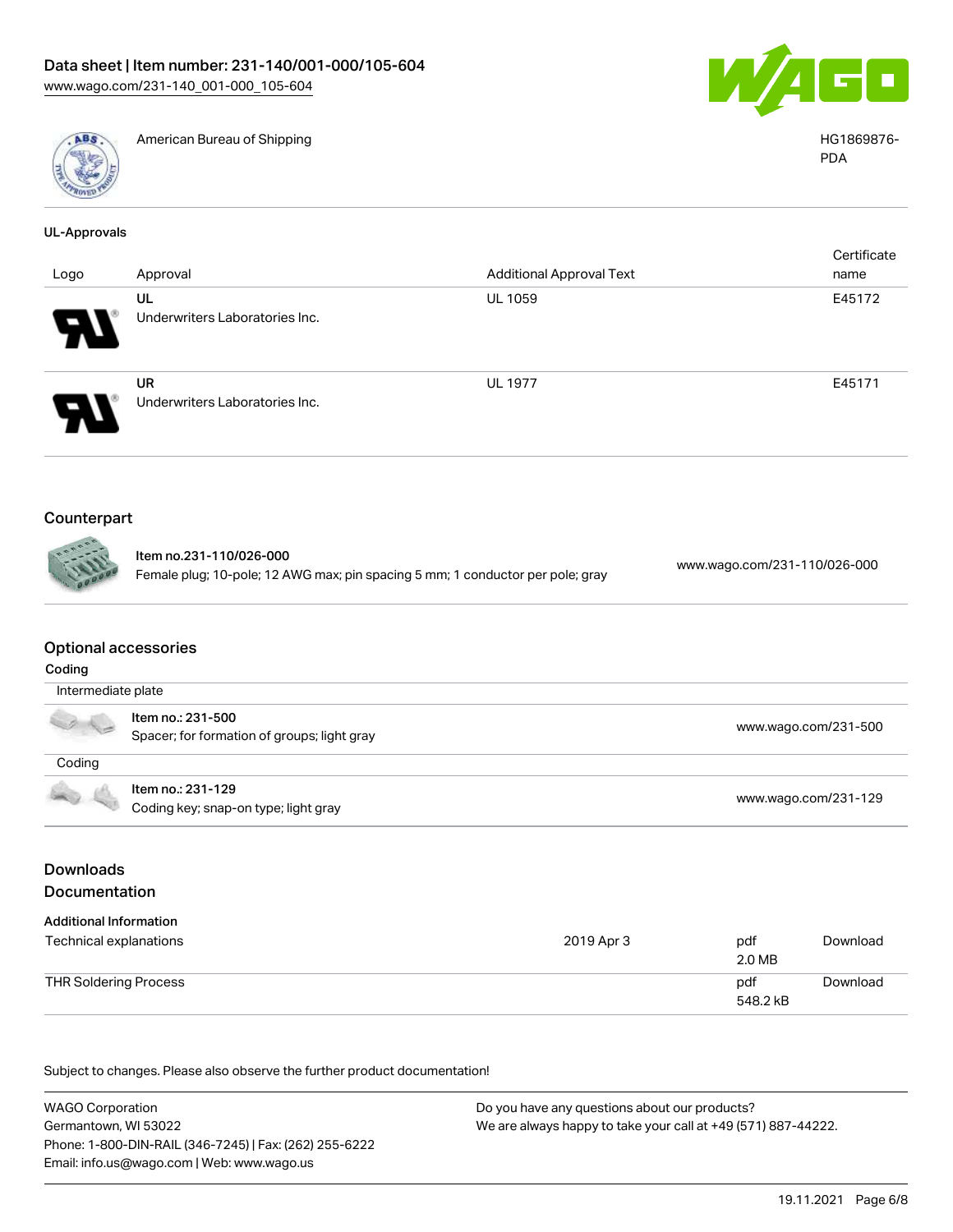

#### CAD files

# CAD data

| <b>CAE</b> data                                                                                                                                                        |            |          |
|------------------------------------------------------------------------------------------------------------------------------------------------------------------------|------------|----------|
| EPLAN Data Portal 231-140/001-000/105-604                                                                                                                              | <b>URL</b> | Download |
| PCB Design                                                                                                                                                             |            |          |
| Symbol and Footprint 231-140/001-000/105-604                                                                                                                           | <b>URL</b> | Download |
| CAx data for your PCB design, consisting of "schematic symbols and PCB footprints",<br>allow easy integration of the WAGO component into your development environment. |            |          |
| Supported formats:                                                                                                                                                     |            |          |
| ш<br>Accel EDA 14 & 15                                                                                                                                                 |            |          |
| ш<br>Altium 6 to current version                                                                                                                                       |            |          |
| $\blacksquare$<br>Cadence Allegro                                                                                                                                      |            |          |
| ш<br>DesignSpark                                                                                                                                                       |            |          |
| ш<br>Eagle Libraries                                                                                                                                                   |            |          |
| Ш<br>KiCad                                                                                                                                                             |            |          |
| ш<br><b>Mentor Graphics BoardStation</b>                                                                                                                               |            |          |
| ш<br>Mentor Graphics Design Architect                                                                                                                                  |            |          |
| ш<br>Mentor Graphics Design Expedition 99 and 2000                                                                                                                     |            |          |
| ш<br>OrCAD 9.X PCB and Capture                                                                                                                                         |            |          |
| ш<br>PADS PowerPCB 3, 3.5, 4.X, and 5.X                                                                                                                                |            |          |
| ш<br>PADS PowerPCB and PowerLogic 3.0                                                                                                                                  |            |          |
| ш<br>PCAD 2000, 2001, 2002, 2004, and 2006                                                                                                                             |            |          |
| Pulsonix 8.5 or newer<br>ш                                                                                                                                             |            |          |
| ш<br><b>STL</b>                                                                                                                                                        |            |          |
| 3D STEP                                                                                                                                                                |            |          |
| ш<br><b>TARGET 3001!</b>                                                                                                                                               |            |          |
| ш<br>View Logic ViewDraw                                                                                                                                               |            |          |
| Quadcept                                                                                                                                                               |            |          |
| Zuken CadStar 3 and 4<br>Ш                                                                                                                                             |            |          |
| ш<br>Zuken CR-5000 and CR-8000                                                                                                                                         |            |          |
| PCB Component Libraries (EDA), PCB CAD Library Ultra Librarian                                                                                                         |            |          |

Subject to changes. Please also observe the further product documentation!

WAGO Corporation Germantown, WI 53022 Phone: 1-800-DIN-RAIL (346-7245) | Fax: (262) 255-6222 Email: info.us@wago.com | Web: www.wago.us